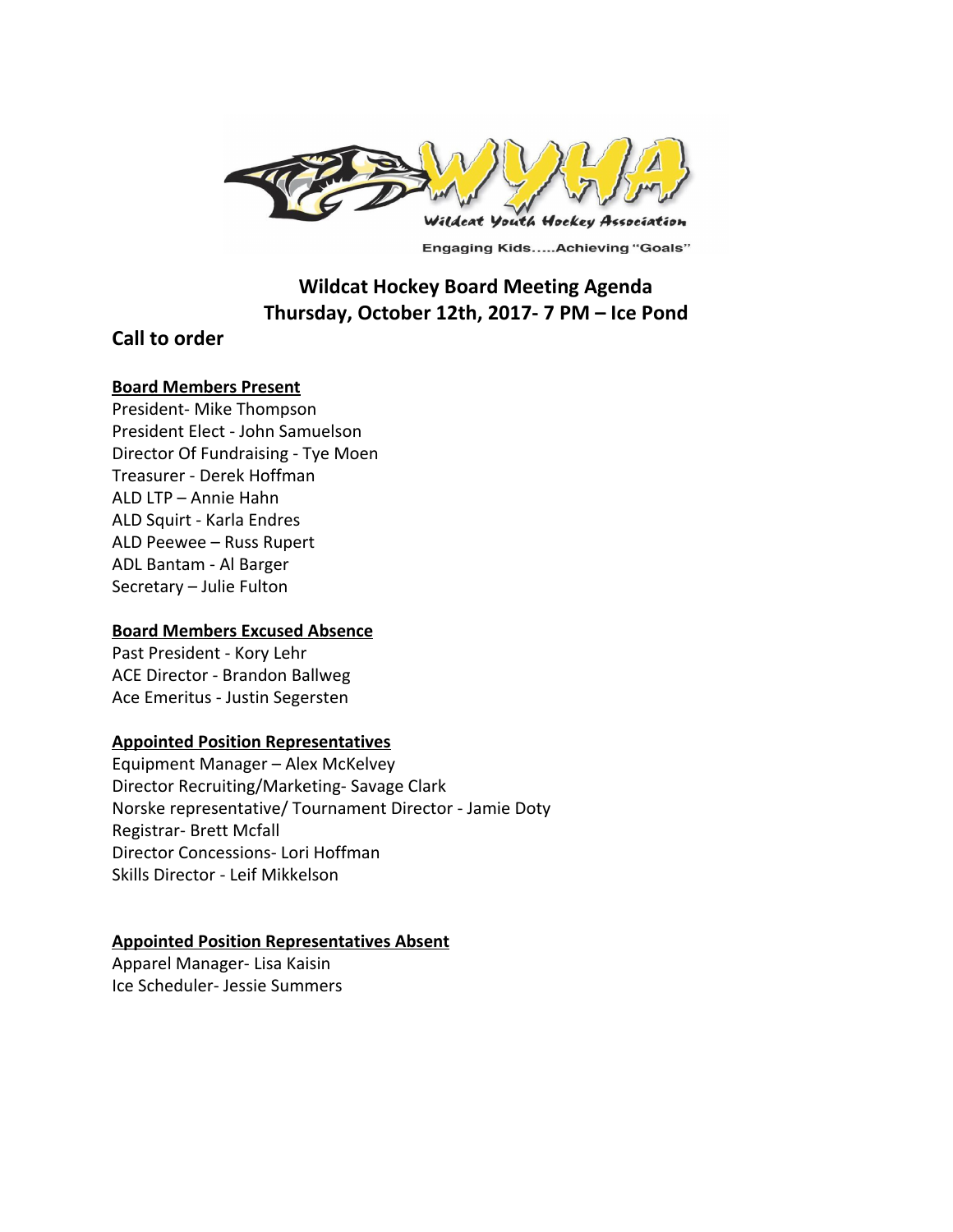## **Member open forum -** none

**Approval of prior meeting minutes -** Lori H made the motion to approve the minutes , Annie H second. Motion was approved unanimously.

**Additions to the agenda -** Julie F made the motion to approve additions. Karla E second. Motion was approved unanimously.

Insurance Dry Land \$ Locker room monitoring/ bullying Concession additions

## **Approval of agenda**

Annie H made the motion to approve the agenda. Karla E second. Motion was approved unanimously.

#### **Treasurer:**

- Financials
- Approval of bills: M: Annie, 2nd Karla
- \$50 dif cash flow vs balance Derek to fu
- Scholarship(s) Request Approval: Kaden Krueger (M: Karla, 2nd Russ)
- change parent handbook November 15th payout volunteer hours

## **Board Reports:**

**President:**

- Mite night at Warriors
- Hockey Weekend in Waunakee Jan 5,6,7 3v3, Waunakee/ Defo game/ open skate? Mike and Tom R working on it
- ALD's team manager recruiting S, P, B manager full
- Background Screen update managers need to complete
- Locker Room Bullying 1) locker room monitors 2) club email enforce zero tolerance
- 3) Make Signs
- Need to submit number of teams prior 10 days prior to scheduling meeting

## **LTS/LTP/ U6 ALD:**

- Enrollment Status LTS/LTP, when will session 2 LTS registration open? 25 kids each
- when does 2nd session registration open late november?
- Oct 29 deadline for team rosters and game ice time. Any info needed by WYHA prior? need to submit number of teams
- Rental gear discussion all U6 and LTP will receive 100% refundable M: Matt, 2nd Annie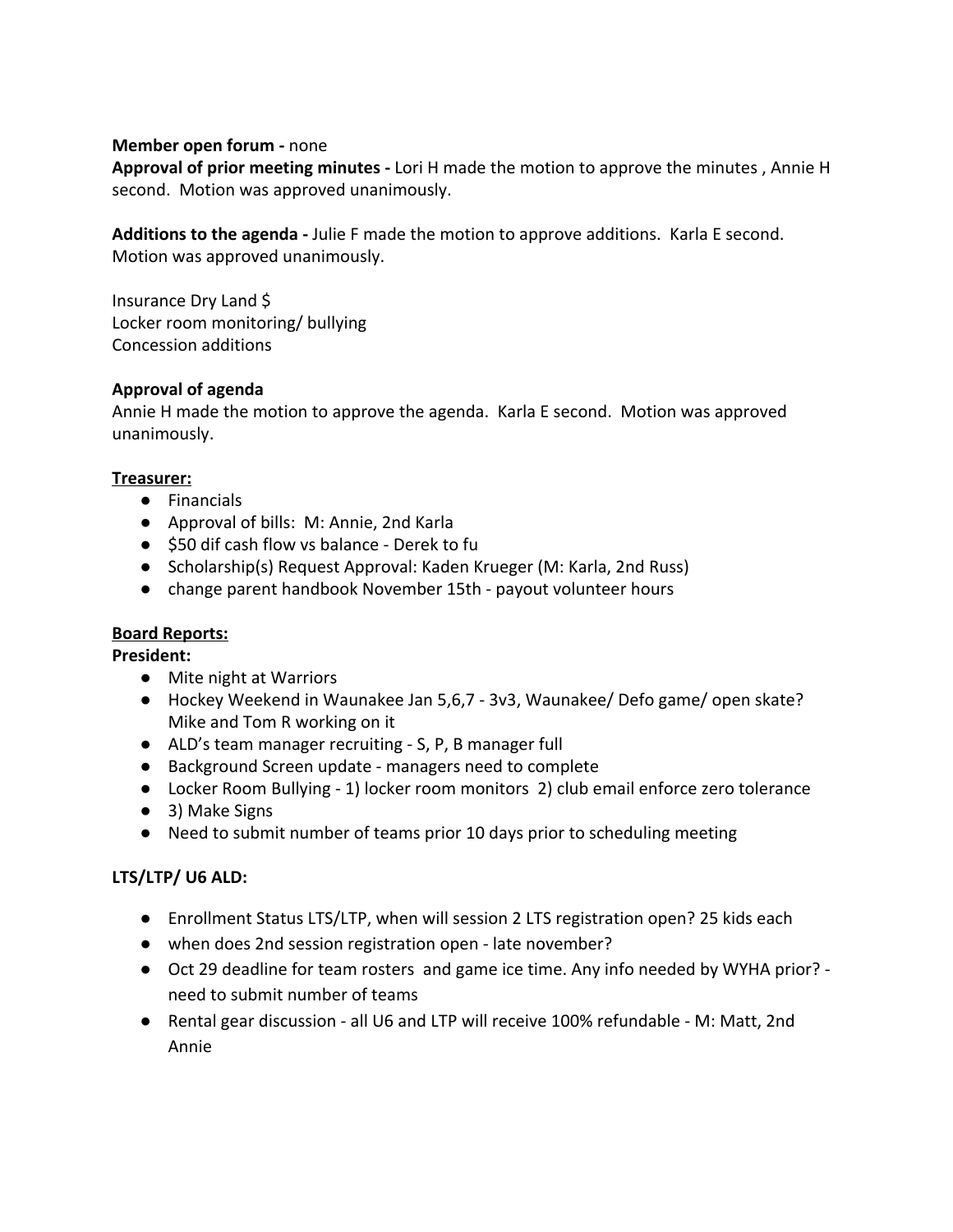#### **Mite ALD:**

- Mite night at Warriors
- Youth night at Warriors i
- 1 red, 3 white, 2 blue
- Welcome back skate only need 1 hour of skating

## **Squirt ALD:**

Coaches and manager assigned One injured player needs to be evaluated

## **Peewee ALD:**

One injured player needs to be evaluated

#### **Bantam ALD:**

One injured player need to be evaluated Green Bay - will our teams be going up there - Lori to ask Tom R

#### **Equipment Manager:**

- Update on goalie gear ready
- Team supplies pucks and puck bags ordered
- Needs to go through jump bag with Bert

## **Fundraising:**

- $\bullet$  Photos need to reschedule d/t coaches training schedule during power skating
- Wreaths November 1st final orders and payments (pick up 11/16)
- Bucky Books 3 dates for return Bucky Books and collect payments
- Raffle 4 bundles need to be distributed (draw date 12/4)

## **Apparel:**

- **●** 2 vendors
- 2 try on dates
- Game Jerseys ordered

#### **Registrar:**

- Registration update submit to USA hockey (skaters, coaches, managers)
- Binder contents discussed with pres elect
- Need to verify birth dates for new squirts (complete by 11/15), 2nd year mites later

#### **Secretary:**

● Allie Jacobsen transfer to Polar Cap Bantam Girls team Karla E made the motion to sign player transfer from Wildcats to Polar Caps. Annie H second. Motion was approved unanimously.